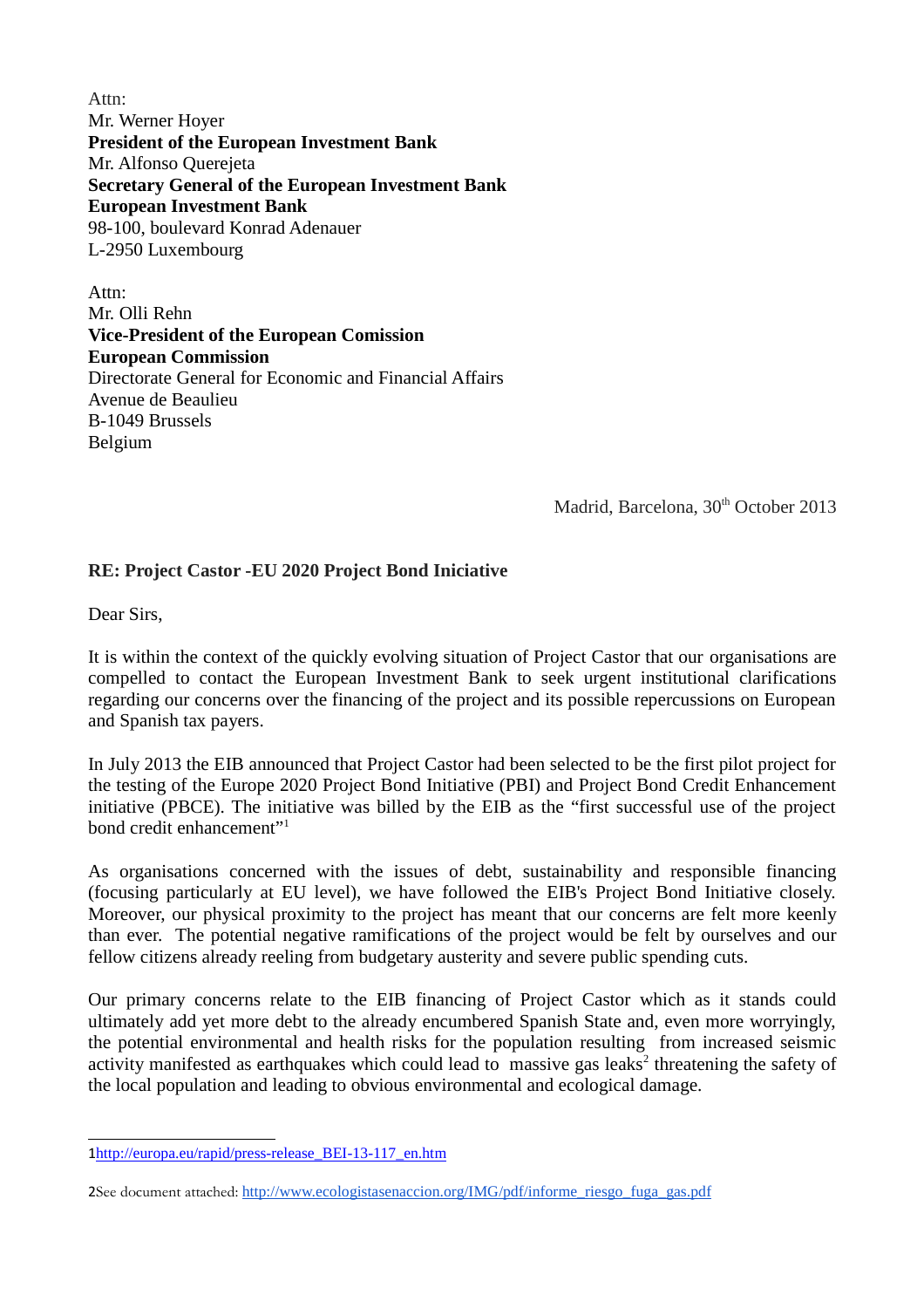We have seen Project Castor unravel in front of our eyes eventually leading to the paralysis of the functioning of the project in September and now the looming court battle between the Spanish government and the companies involved. As a consequence, obvious questions relating to the financing of the project and the role of EIB and other public institutions come to the fore. In the interests of transparency and accountability, we write you to ask the following questions so that a better understanding of the history of the project can be reached.

1) In a bid to attract increased levels of private investment for a series of large European infrastructure projects, the EIB has developed the Project Bond Initiative which at its centre features the use of public funds in the form of guarantee and loan products to create more favorable conditions for private involvement in large infrastructure projects. As Project Castor has now been suspended due to safety concerns related to dramatically higher seismic activity and earthquakes<sup>3</sup> (also posing a possible threat to nuclear power stations in close proximity<sup>4</sup>), we are met with the prospect of the project falling further into acrimony as the Spanish state and private investors embark on a potentially protracted legal battle to apportion blame and reduce financial losses relating to the halt in operations and plummeting bond values.

With this in mind, how does the EIB qualify the continued use of the Project Bond Initiative taking into account recent developments and the potential for the loss of significant amounts of public money? Does the EIB intend to continue using the Project Bond mechanism despite of its obvious failings so evident in Project Castor? Have events surrounding Project Castor impacted on other EIB projects earmarked for the Project Bond Initiative, and if so, how will the EIB ensure that no more public money is risked in quite such a cavalier manner?

The EIB supported the project with a  $\epsilon$ 200 million Iquidity line, and has purchased  $\epsilon$ 300 million of the emitted bonds as an anchor investor. At present it is not clear if the loan provided was made from the EIB's own resources, or alternatively a part of the EC's budget (part of the CEF – Connecting Europe Facility package), we feel such information should be disclosed as to enable to tax payers to legitimately scrutinise how public money is spent. Thus, we request that this information be made public.

2) As reported in the international press, the value of the bonds emitted has decreased significantly affecting the investment of the EIB – at present how much does the EIB stand to lose from the drop in value of the bonds?

All public institutions involved in Project Castor are committed to transparency and accountability. If public money is found to have been lost on Project Castor an increased level of public scrutiny will fall on the EIB and all public institutions involved. In light of this, will the EIB publish more detailed financial information relating to the operation/contracts in order for the public to ascertain exactly which financial entities benefited from the Project Bond Initiative and exactly how much public money was lost?

<sup>3</sup>http://www.catalannewsagency.com/society-science/item/concern-in-the-ebro-delta-over-a-series-of-smallearthquakes-allegedly-due-to-a-gas-offshore-platform

<sup>4</sup>http://www.eldiario.es/politica/Ecologistas-paralizar-nucleares-catalanas-terremotos\_0\_181982652.html